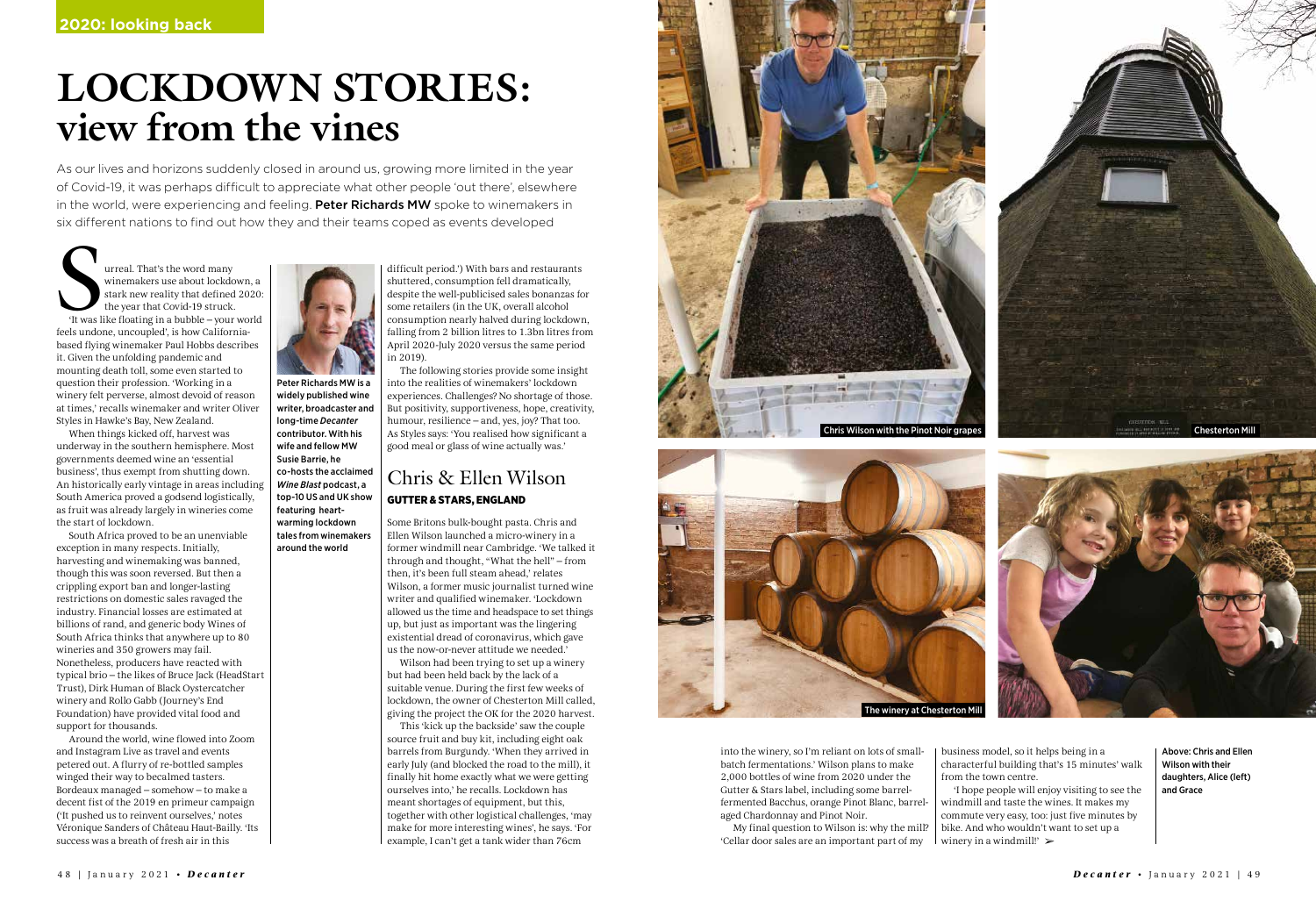#### **2020: looking back**

### Rafael Urrejola UNDURRAGA, CHILE

The first positive Covid case at Undurraga, an historic, multi-million-litre winery based in Santiago that employs 200 people on site, came in mid-June: one person from the maintenance department. 'What happened next was scary,' relates head winemaker Rafael Urrejola. 'Many people started feeling sick – in 10 days we had 12 positive cases; by late June it was 18.' Although anti-Covid protocols and 50% home-working had been implemented since April and the infected workers were from entirely separate departments, 'it seemed it would never stop'.

There were orders to fulfil, plus thousands of litres of new 2020 wines, but an emergency meeting saw CEO Andrés Izquierdo and Urrejola hit the nuclear button: a total shutdown 'health break' at the winery for 14 days. Despite losing 'a lot of sales and even some clients, who delisted our wines', the winery didn't lose any people – or any wine. ('Wine is loyal: it gives you second chances most of the time.')

After extensive investigation, the cause of the outbreak was finally identified as a particular corridor in the locker room – now closed. There have been no subsequent infections, protocols are improved and Urrejola says: 'Very positive things have come out of all of this: we proved we can be flexible, we've shot down historic and social barriers like the negative perception of working at home, and we also understood the value of our people and culture. We're all more motivated, our people feel the company cares for them, and the spirit has been incredible.'

Though sales slumped 7% in volume, value by September was running at par, partly due to a higher peso/dollar exchange rate, but also 'a lot of effort'. And, as Urrejola explains, the 2020 wines are looking 'pretty good – they will be historic'.

Above from left: Rafael Urrejola, Undurraga head winemaker; Miguel Meneses, cellar chief; Freddy Riveros, barrel chief

# 'We're all more motivated, our people feel the company cares for them, and the spirit has been incredible' Rafael Urrejola, Undurraga

'There's an endless sea of amazing stories to tell in this industry, especially through the lens of a millennial. It's time we engaged with younger demographics in a relevant and entertaining manner. Lockdown has helped this happen – and about time, too.'  $\blacktriangleright$ 

What struck the Familia Torres CEO about lockdown was how, in a day, Spanish terraces, shops, bars and restaurants went from 'noisy, vivid' places to 'empty, silent – like a very early Sunday morning that went on for 10 weeks'. The Torres crisis team sprang into action,

implementing 'home-office mode' for most and strict protection measures for the rest.

### Brendan & Laura Carter UNICO ZELO, AUSTRALIA

One of the worst droughts in history. Bushfires. Then Covid-19. Has 2020 proved challenging? 'Uh... hell, yeah,' quips Brendan Carter, who, together with his wife Laura, runs the Unico Zelo winery in the Adelaide Hills, specialising in dry-grown Italian varieties, particularly Fiano and Nero d'Avola.

The couple swiftly transitioned from being 80% reliant on broader distribution to

building a business in which 50% of sales are direct-to-customer. 'We always had online set up as a sales channel, but rarely focused on it. Now we're having rolling re-lockdowns across Australia, it's how we sell most of our wine – it's had an impact on our ability to survive.'

But the Carters' online rejig didn't stop at sales. They started a live-streamed wine show called *Wine For The People* 'to give those locked up an avenue to decompress at the end of the working day, and a sense of community'.

The show aired on YouTube, Facebook, Instagram and Twitch, and featured winemakers, chefs, waiters, bartenders and distillers, incorporating deliberately offbeat themes like 'Shit Wine Inventions' and 'Junk Food Wine Pairings', 'all the while chatting about the industry across myriad subjects, from Barolo to Burgundy to Barossa'.

'At the same time, we tried to help our community with small contributions,' recounts Torres, including delivering 30,000 surgical masks to local hospitals and nursing homes, bought through daughter company Torres China. 'My sister Ana, a surgeon, worked as a back-up doctor in a Barcelona hospital.' The company also donated 2,000 litres of olive oil and 1,000kg of food to the Comer Contigo initiative in Barcelona. 'I will Photograph: Alexandre James

> Over eight weeks, Unico Zelo's Facebook following grew from 5,000 to 69,000 globally, and now the couple have signed a lease on a studio to expand into podcasting and broader cinematography. They also plan to embark on a journey across Australia to tell the stories of rural communities.



all over the world, their responsiveness and creativity,' continues Torres, mentioning the parents' WhatsApp group in Vilafranca that helped produce face shields for healthcare workers in hospitals, nursing homes and a centre for people with disabilities. 'One of our oenologists was part of the group and realised our 3D printers could contribute. In the end we printed the headband and helped in the assembly. All contributions help in situations like this.' Torres is candid about the ongoing 'very negative' impact of the situation for the Spanish wine sector, given that 62% of sales are in bars and restaurants, but adds that authorities will provide financial assistance for growers with unsold grapes and wineries with excess stock. He remains upbeat. 'We must stay optimistic. The challenge is enormous for everyone, but we will overcome it. We've also learned from lockdown how much of our jobs we can do online.' Hence,



Below: Brendan Carter

streaming his *Wine For The People* show



## Miguel Torres Maczassek TORRES, SPAIN

Photograph: Tim Hards